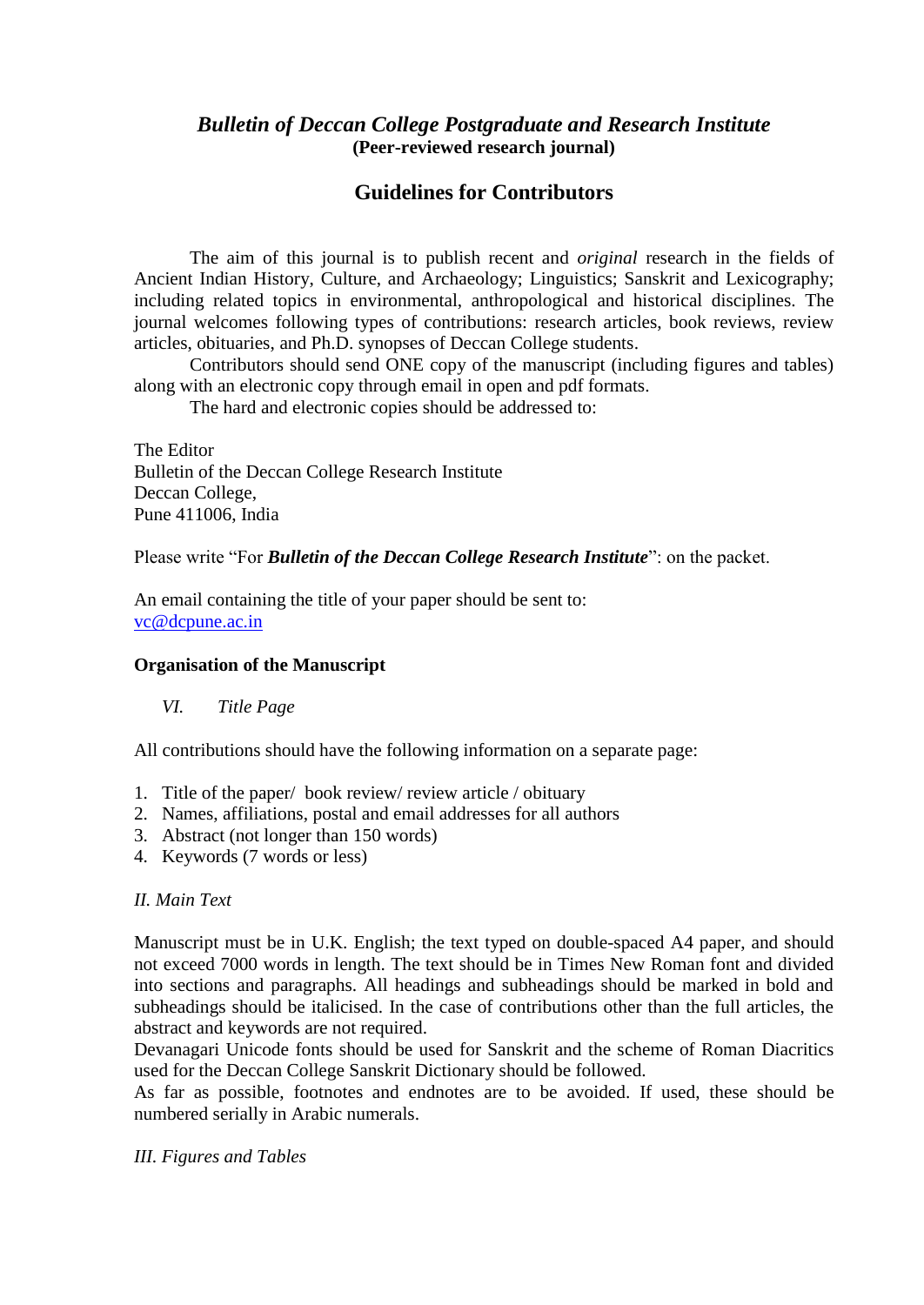Line drawings, graphs and photographs are all considered 'figures'. They should not exceed 20 x 16 cm in size. Each figure must be cited in the text (Fig. 1), and listed in a separate file numbered consecutively in Arabic numerals. Computer prepared photographs should be submitted in the TIFF/JPEG format at 600 dpi. Computer generated line drawings should be supplied as vector graphics using standard system fonts (Arial or Times New Roman). Each figure must accompany a caption and a directional arrow. The legends and symbols used should be readable and adequately large since figures are likely to be reduced.

Each table should be cited in the text (Table 1), and must be listed in a separate file numbered consecutively in Arabic numerals. Tables usually contain headings and numbers. They should not be embedded in the text. A title and caption should be included with each table.

## *IV. Units of Measurement*

Only metric units should be used.

## *V. References to Dates*

When citing radiocarbon information the dates should be noted as BP calibrated or BP uncalibrated. The software used for calibration and the laboratory number should be mentioned. K/Ar dates should also include the standard error and laboratory number.

For historical dates use BCE and not BC/AD format.

## *VI. References*

The reference list should contain only the ones cited in the text. They should be typed after the text, or after the footnotes. As far as possible unpublished manuscripts or those in preparation should not be cited. Personal communications should be avoided. If used personal communication is cited in the text as (e.g. S.N. Rajaguru: personal communication 2002) and is not included in the list of references.

All references should be arranged alphabetically and chronologically. If more than one publication by the same author in the single year is being cited, then a, b, c and so on should be added immediately after the year and in the list of references, e.g. 1982a, 1982b and so on.

All books and journals should be listed in full with no abbreviations. Abbreviated reference forms like '*ibid*', '*op cit*' and '*supra*' are not acceptable. Within the text, all references should be mentioned in parentheses with only the surname of the author and the year of publication, and/or the page number; as follows; e.g. (Lal 1956: 282). There is no comma after the surname and no initials are to be given here. For two authors both surnames must be listed, e.g. (Rendell and Dennell 1985). In the case of more than two authors, it should be as (Hegde *et al*. 1990). Here only "et al." is in italics.

IAR: *Indian Archaeology – A Review*. New Delhi: Archaeological Survey of India.

Lal, B.B. 1956. Palaeoliths from the Beas and Banganga Valleys, Punjab, *Ancient India* 1: 258-292.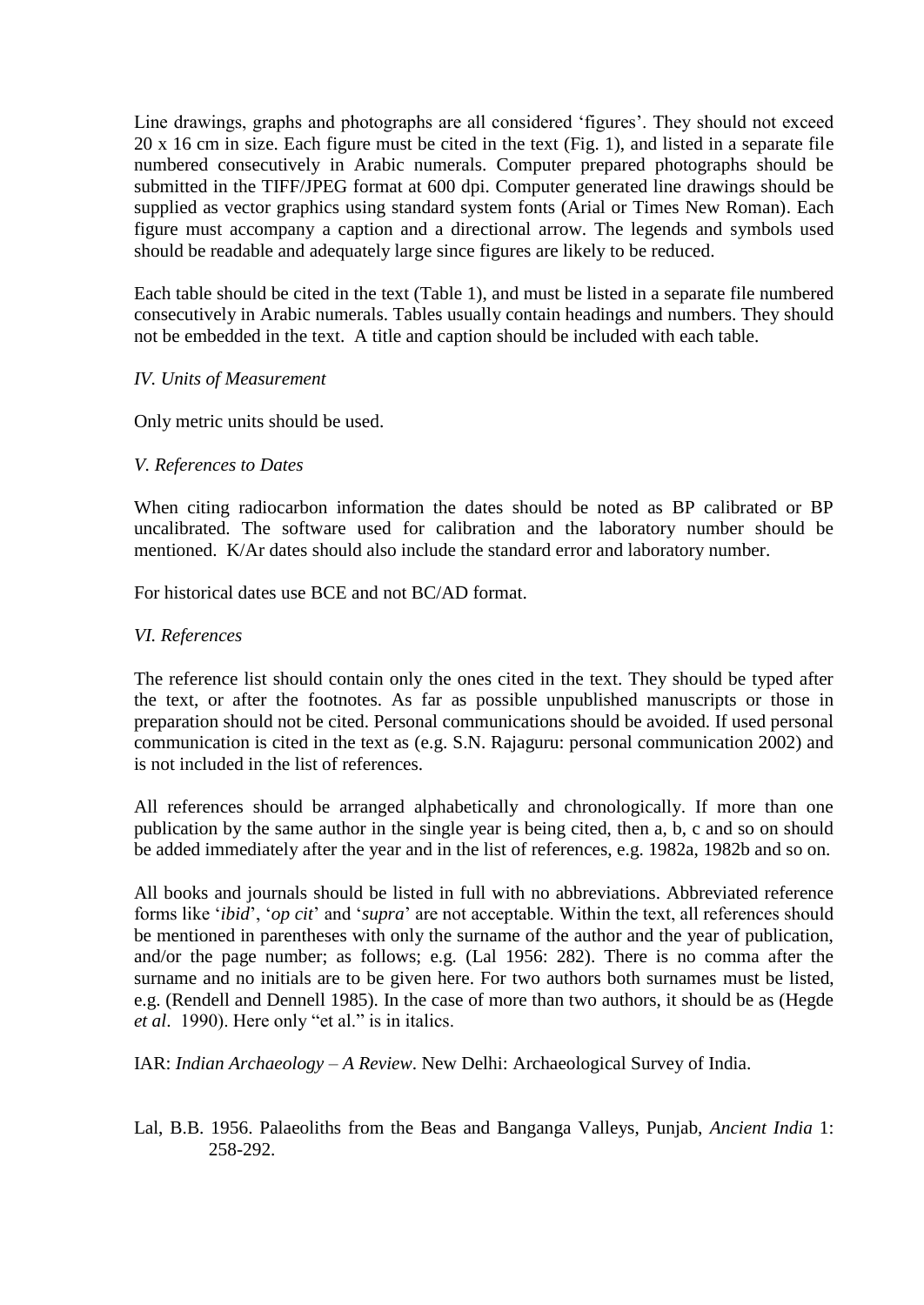Murty, M.L.K. 1966. *Stone Age Cultures of Chittoor District, Andhra Pradesh.* Ph.D. Dissertation. Pune: University of Poona.



- De Terra, H. and T.T. Paterson 1939. *Studies on the Ice Age in India and Associated Human Cultures.* Washington D.C.: Carnegie Institution.
- Hegde, K.T.M., V.H. Sonawane, K.K. Bhan, P. Ajithprasad and K. Krishnan 1990. Excavations at Nagwada-1987-1988: A Preliminary Report, in *Adaptation and Other Essays* (N.C. Ghosh and S. Chakrabarti Eds.) pp. 191-195. Shantiniketan: Vishva Bharati Research Publication.

If the citation is from a web page, the correct URL should be listed.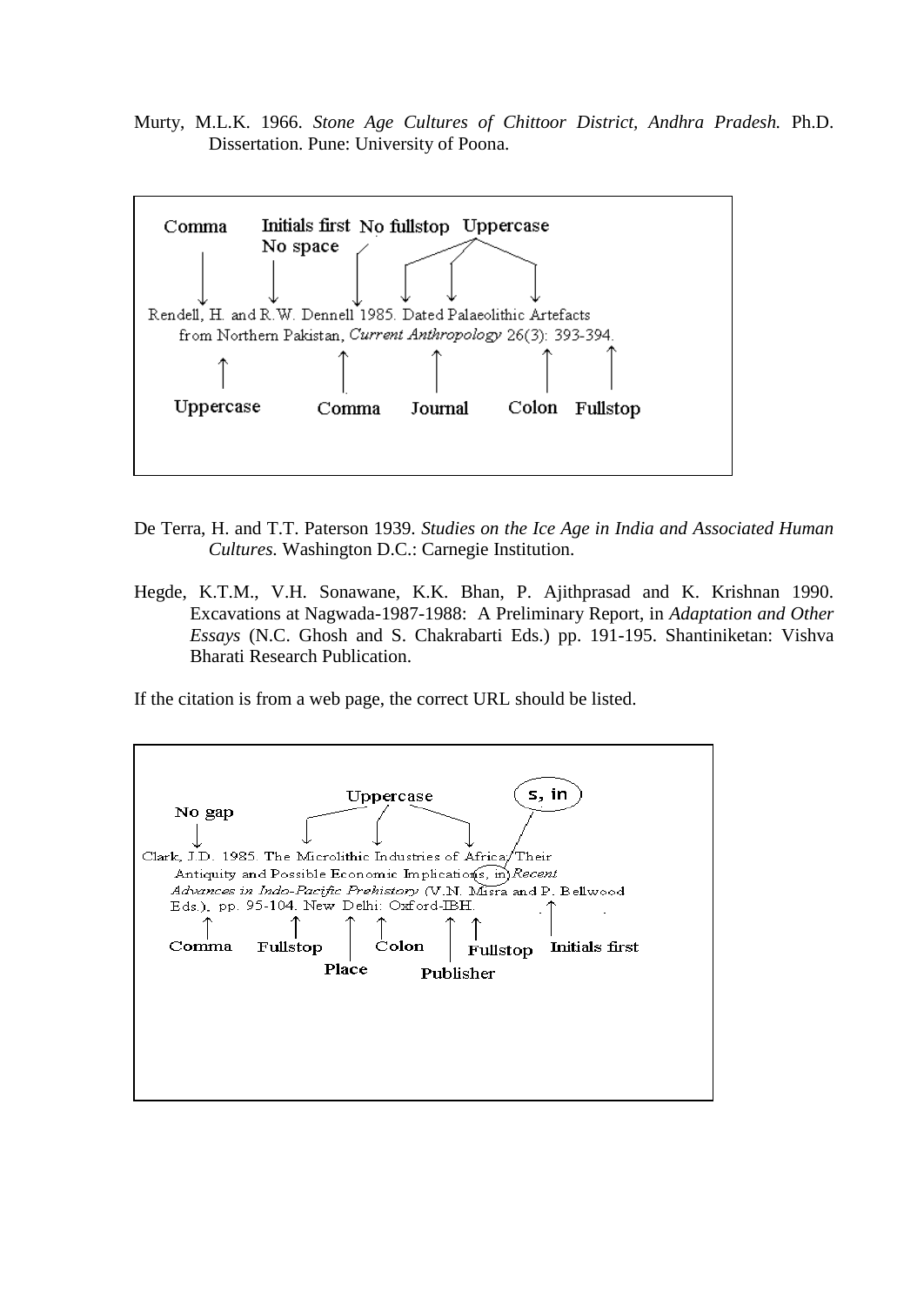## **Ethical Policy Statement**

#### **General Principles**

As a part of commitment to upholding the highest level of scientific integrity and professional ethics in all of its activities, the *Deccan College Post-Graduate and Research Institute* follows fundamental principles of doing research and presentation of results in its journal. The research activity including publication of research findings is expected to be free of any impropriety or undisclosed conflicts of interest, intentional plagiarism, fabrication of data/results, and any inappropriate action that would compromise the integrity of science.

#### **Ethical code for authors**

In order to maintain highest quality research and its publication authors are assumed to have done the following.

- (1) The article should not be sent for publication to any other journal/ edited book/felicitation volume/ memorial volume, in any form.
- (2) Include sufficient details and references to sources of information so that the peer reviewers would gate a comprehensive picture of the work. Limitations on use of, or access to, data and other relevant information, must be clearly identified.
- (3) Identify sources of all information and cite those publications that have been used during the research process. Ignoring previous contributions in the field of research must be avoided even though such works may be presenting the opposing views/conclusions.
- (4) Information obtained privately, as in conversation or correspondence, should not be used or reported without explicit permission from the source. For citing as "personal communication" a written permission must be obtained before submitting the manuscript.
- (5) For any article based on excavation/excavated material from India, the corresponding/first author will corresponding/first author will have the full responsibility of getting necessary permissions.
- (6) If the article is based on analysis of arefacts/ archaeological samples (including biological material) conducted outside of India, the corresponding/first author will have the full responsibility of getting necessary permissions.
- (7) Give a precise and accurate account of the methodology, assumptions and objectives of the research performed and a clear discussion of its significance.
- (8) Avoid redundant publication of research reports to artificially increase the number of publications or size of the article.
- (9) Do not include personal criticism or any comments based on gender, caste, religion, race or nationality.
- (10) Include as coauthors only those persons who have made significant contributions to the work. Determine order of authorship in a manner appropriate to the contribution. All coauthors share ethical and legal responsibility for the quality and integrity of the published manuscript.
- (11) The corresponding/first author must ensure that all coauthors are informed about the full manuscript and that they have agreed to its publication. The corresponding/first author must provide full postal address and e-mail of all the coauthors.
- (12) All funding sources and sources of data, or other in-kind support for all authors in the acknowledgments must be clearly mentioned.